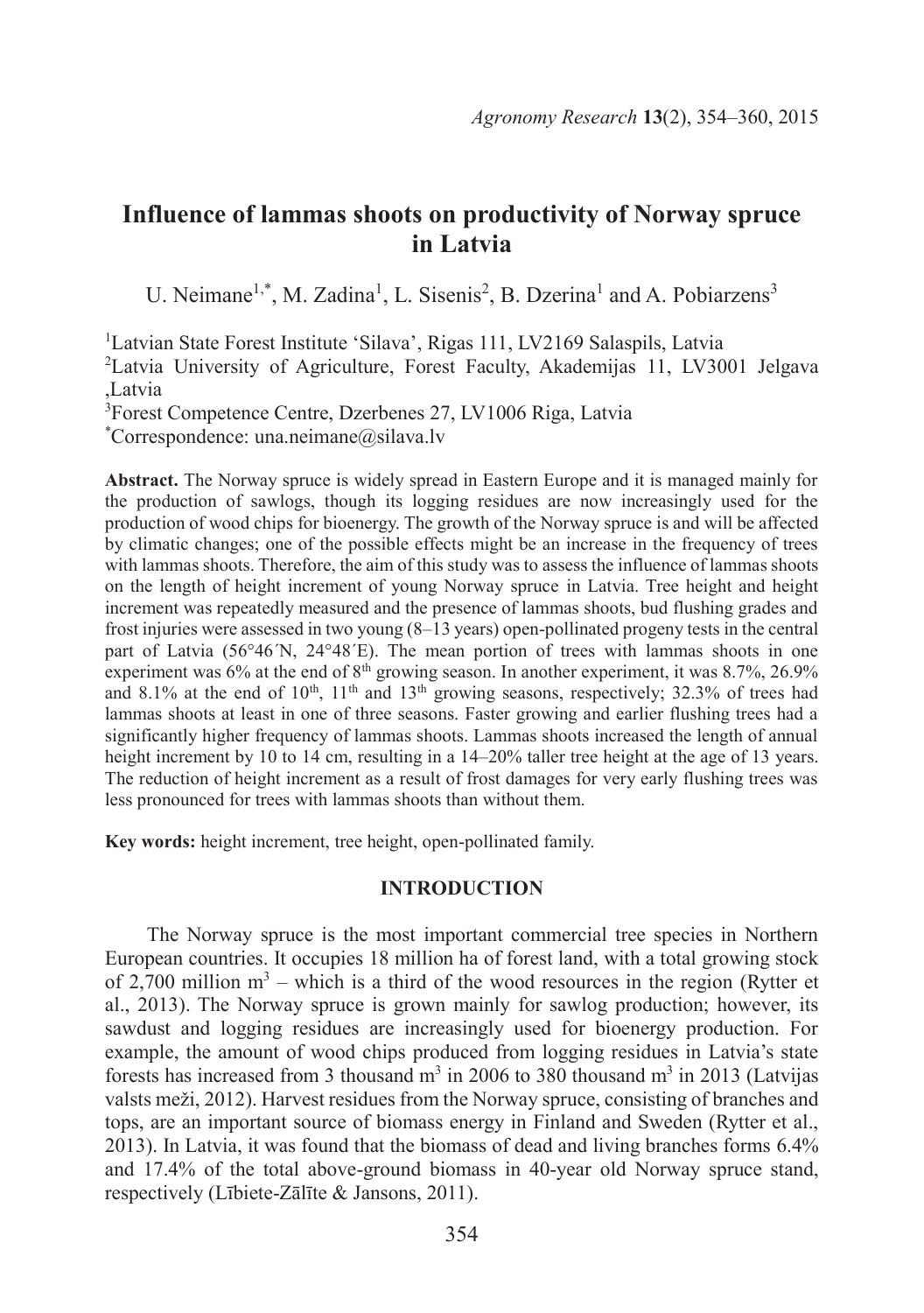Due to the economic importance of coniferous trees, a substantial amount of studies have been carried out to understand the possible effects of climatic changes on their vitality and growth (Gabrilavičius & Danusevičius, 2003; Bergh et al., 2005; Jansons et al., 2013a; Jansons et al., 2013b). Long term phenological observations in Latvia and other European countries have indicated a trend towards an earlier start of the spring  $(-0.54 \text{ days year}^{-1})$  and a longer  $(0.96 \text{ days year}^{-1})$  vegetation period (Stöckli & Vidale, 2004). This trend is predicted to continue in the future and, in combination with increasing temperatures, will lead to more frequent formation of lammas growth – additional height increment in the second half of the vegetation period. Formation of lammas shoots can lead to increased frequency of frost damages (Gabrilavičius & Danusevičius, 2003; Søgaard et al., 2011) and up to a 40% higher frequency of double leaders (Søgaard et al., 2011). In contrast, a significant correlation between the proportion of trees with lammas shoots and stem quality at provenance mean level was not found for young Norway spruce in Sweden (Danusevičius & Persson, 1998). It is suggested that the formation of lammas shoots could increase height increment of the trees (Rone, 1975), however, this effect has rarely been quantified. Therefore, the aim of our study was to assess the influence of lammas shoots on height increment of young Norway spruce in Latvia.

# **MATERIALS AND METHODS**

The study was carried out in two Norway spruce experiments, planted on fertile abandoned agricultural land (corresponding to the *Oxalidosa* forest type), hereafter referred to in this text as 'A' and 'B', at ages of 8 and 13 years, respectively. Both experiments were located in the central part of Latvia (56°46´N, 24°48´E). According to the data from the nearest meteorological station (Skriveri) of the Latvian Environment, Geology and Meteorology Centre, long-term average annual temperature was  $+6.1 \degree C$ , and the sum of precipitation was on average 717 mm per year. Experiment B was located in three fields of close proximity, with slightly different soil and micro-relief conditions, hereafter referred to in this text as 'trials.' Tree height, length of the last season height increment and presence of lammas shoots were assessed at the end of the  $8<sup>th</sup>$  growing season for 3,887 trees from 60 open-pollinated families in experiment A (October 2014), and at the end of the  $10<sup>th</sup>$  (November 2011),  $11<sup>th</sup>$  (October 2012), and  $13<sup>th</sup>$  (November 2014), growing seasons for 3,412 trees from 112 open-pollinated families in experiment B. Bud flushing grade was assessed in experiment B trial 2 (1930 trees) at the beginning of  $11<sup>th</sup>$  growing season (June 2012) using a four grade scale: grade  $1 = \text{very late flushing}$ (length of current increment  $<$  3 cm), grade 2 = late flushing (3–6 cm), grade 3 = early flushing (7–10 cm), grade  $4 =$  very early flushing ( $> 10$  cm). Also the presence (or absence) of spring frost damage on shoots was noted.

Data analysis was carried out using ANOVA, correlation and  $\chi^2$  test and the mean values  $\pm$  confidence intervals were calculated.

#### **RESULTS AND DISCUSSION**

Mean height at the age of 8 years in experiment A was  $117 \pm 1.4$  cm and height increment was  $27 \pm 0.6$  cm. During the  $8<sup>th</sup>$  growing season, lammas shoots formed for 6% of trees. Tree height at the age of 13 years in the each of the three trials of experiment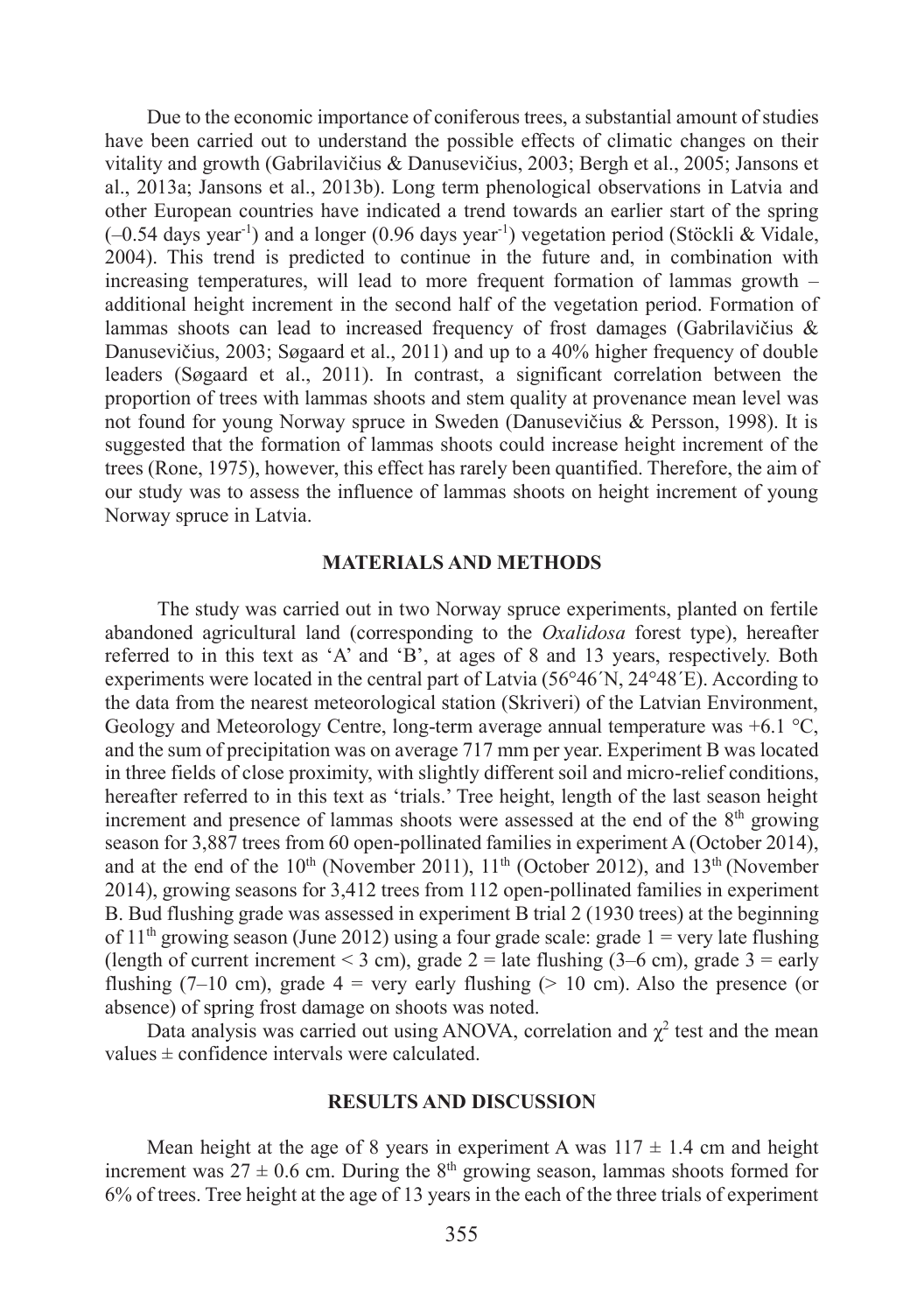B was  $394 \pm 6.8$  cm,  $442 \pm 5.8$  cm,  $439 \pm 10.2$  cm, and the mean height increment in the last 3 years in each of the trials was  $64 \pm 1.1$  cm,  $72 \pm 0.9$  cm,  $80 \pm 1.7$  cm, respectively. Differences in height increment between the trials were statistically significant  $(P \leq 0.001)$ ; therefore, a separate analysis of lammas shoots (characterized as the presence of them in at least one of the three years of assessment) was carried out for each of them. The proportion of trees with lammas shoots in a particular year at the end of  $10^{th}$ ,  $11^{th}$  and  $13^{th}$  growing seasons in experiment B was 8.7%, 26.9% and 8.1%, respectively, and lammas shoots in at least one of the assessment years were found for 32.3% of trees.

The proportion of the Norway spruce trees with lammas shoots in this study was in a range of previously reported results from other countries. For example, in Sweden, in trials at the age of 5 years, 7% of spruces from Baltic State provenances had lammas shoots (Danusevičius & Persson, 1998); in Norway, in trials at the same age, 28% of spruces from Latvian provenances had lammas shoots (Søgaard et al., 2011).

In experiment A, the proportion of trees with lammas shoots was highest (reaching 20%) in classes of trees with the largest height and height increment, but was lowest (approximately 1%) in the classes of trees with slowest growth (Fig. 1); differences between the classes were statistically significant  $(P < 0.001)$ .



**Figure 1.** Proportion of trees with lammas shoots in experiment A (at the end of the 8<sup>th</sup> growing season) and B (at the end of at least one of the three assessment seasons) in different tree height and height increment classes.

In trial 1 (experiment B) trees of height increment 81–100 cm were clustered together with trees of height increment  $> 80$  cm, and trees of height  $501-600$  cm were clustered together with trees of height > 500 cm.

In trial 3 (experiment B) trees of height increment 41–60 cm were clustered together with trees of height increment  $\leq 60$  cm, and trees of height 301–400 cm were clustered together with trees of height  $\leq 400$  cm.

Analyses of each of the trials in experiment B revealed a similar trend – faster growth was associated with higher frequency of lammas shoots: on average, 47–68% of the trees in the class with the largest height and mean height increment had lammas shoots, but lammas shoots were present in only 5–18% of the class with the smallest (the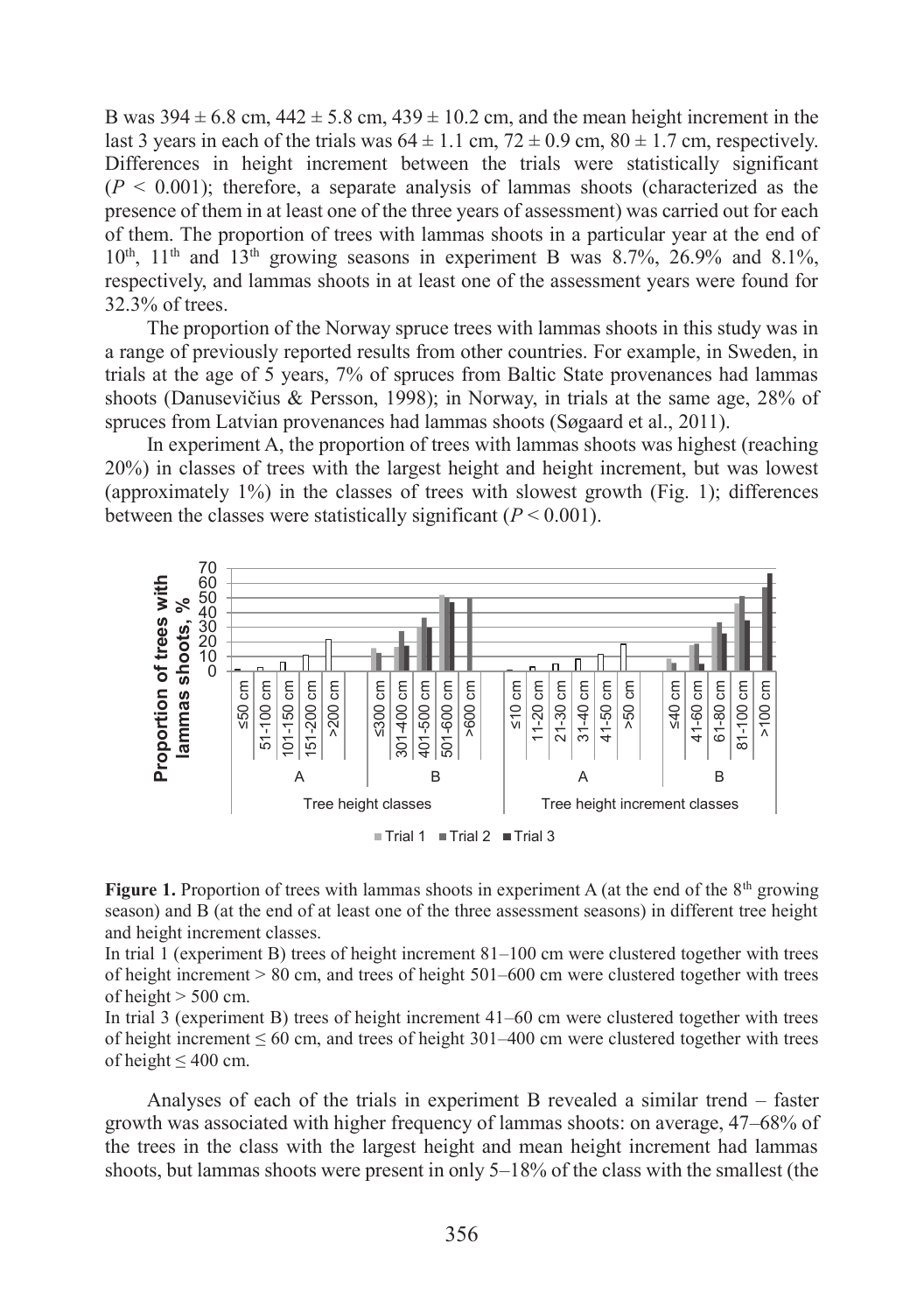slowest growing) trees. The difference in the proportion of trees with lammas shoots between the classes was statistically significant  $(P < 0.001)$ .

A significant association between tree height and frequency of presence of lammas shoots was also previously reported in Latvia in an analysis of more than 100 stands (Neimane et al., 2015, submitted) and tree breeding trials (Rone, 1975), as well as from analysis of provenance trials in other countries (Hoffmann, 1965). Significant positive correlation ( $r \approx 0.3$ ;  $P \le 0.01$ ) was found at provenance mean level between tree height and proportion of trees with lammas shoots in analyses of a trial including 107 Swedish and 16 Eastern European spruce provenances at the age of 5 and 9 years (Danusevičius & Persson, 1998). In experiment A of this study, the proportion of trees with lammas shoots at family mean level had significant positive correlation with height increment  $(r = 0.44)$ ;  $P < 0.001$  and weaker, non-significant correlation with tree height ( $r = 0.22$ ;  $P = 0.09$ ). Similarly, in experiment B, the proportion of trees with lammas shoots at family mean level had statistically significant  $(P < 0.01)$  correlation with tree height (when all trials were analysed together  $(r = 0.49)$  and separately  $(r = 0.41...0.71)$  and height increment  $(r = 0.51$  and  $r = 0.48...0.70$ , respectively).

In experiment A, the height increment of the  $8<sup>th</sup>$  growing season for trees with lammas shoots  $(44 \pm 2.4 \text{ cm})$  was notably (by 68%) and significantly  $(P \le 0.001)$  larger than for trees without them  $(26 \pm 1.7 \text{ cm})$  (Fig. 2). Similarly, in experiment B, spruces with lammas shoots had significantly  $(P < 0.001)$  larger mean height increment of the last three years than spruces without them: mean differences in these particular trials were from 10 to 14 cm.



**Figure 2.** Height increment of trees with and without lammas shoots (height increment of the 8<sup>th</sup> growing season in experiment A; mean height increment of the last 3 years in experiment B).

The cumulative influence of these seemingly small differences was notable (and significant –  $P < 0.001$ ): at the end of the 13<sup>th</sup> growing season, the height of trees with lammas shoots was on average  $450 \pm 11.8$  cm, while those without lammas shoots averaged at  $374 \pm 7.8$  cm in trial 1; in trial  $2 - 490 \pm 8.1$  cm and  $416 \pm 7.4$  cm, respectively; in trial  $3 - 481 \pm 16.0$  cm and  $420 \pm 12.2$  cm, respectively (Fig. 3). Thus, trees with lammas shoots were 14–20% taller than trees without them. Also, in experiment A, trees with lammas shoots were 29% taller than trees without them  $(148 \pm 5.8 \text{ cm vs. } 115 \pm 1.4 \text{ cm}, P \le 0.001)$ .

The additional height increment due to lammas shoots might be dependent on the absolute length of the height increment. To evaluate whether this was the case, in each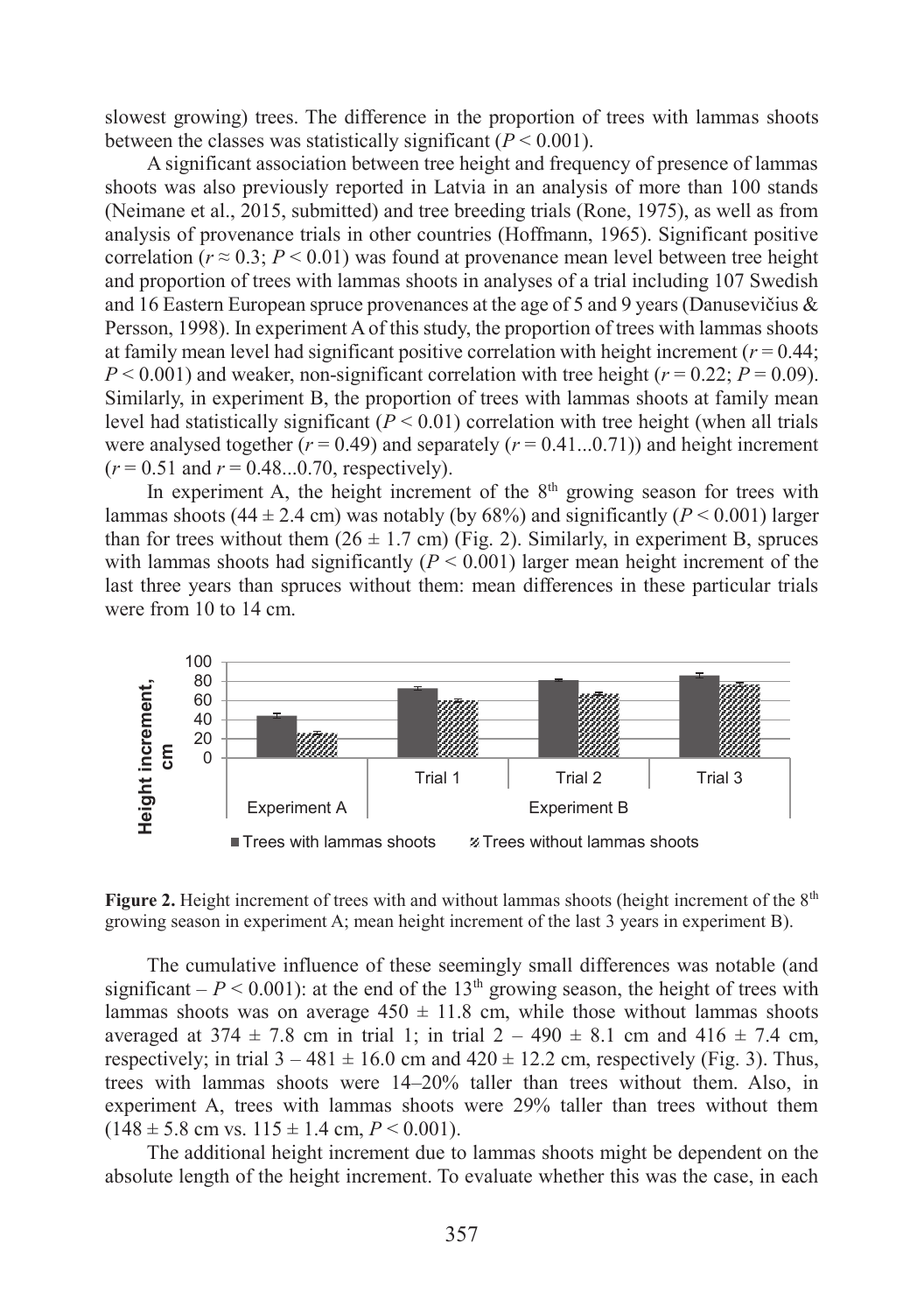trial, trees with lammas shoots and trees without them were sorted according to height increments in descending order, and four groups (equal number of trees in each group) were formed. For example, in trial 2, the number of trees with lammas shoots in each group was  $688/4 = 172$ , but without them was  $1242/4 = 310$ . Height increment in each of the four groups was significantly  $(P < 0.001)$  higher for trees with lammas shoots than for trees without them in each of the trials.



**Figure 3.** Height and height increment of trees with and without lammas shoots in trials 1–3 of experiment B ('with' – trees with lammas shoots; 'without' – trees without lammas shoots).

The frequency of lammas shoots was linked not only to tree height increment, but also to their bud flushing phenology: earlier flushing trees had a higher frequency of lammas shoots. For example, in trial 2, for trees with flushing grade 4 (very early), 56% of trees had lammas shoots, but in grade 1 (very late), only 22%. Within every flushing grade, the mean height increment was significantly  $(P < 0.001)$  higher for spruces with lammas shoots than without them (Fig. 4).



**Figure 4.** Height increment of the last three seasons for trees with and without lammas shoots in different bud flushing grades in trial 2 of experiment B.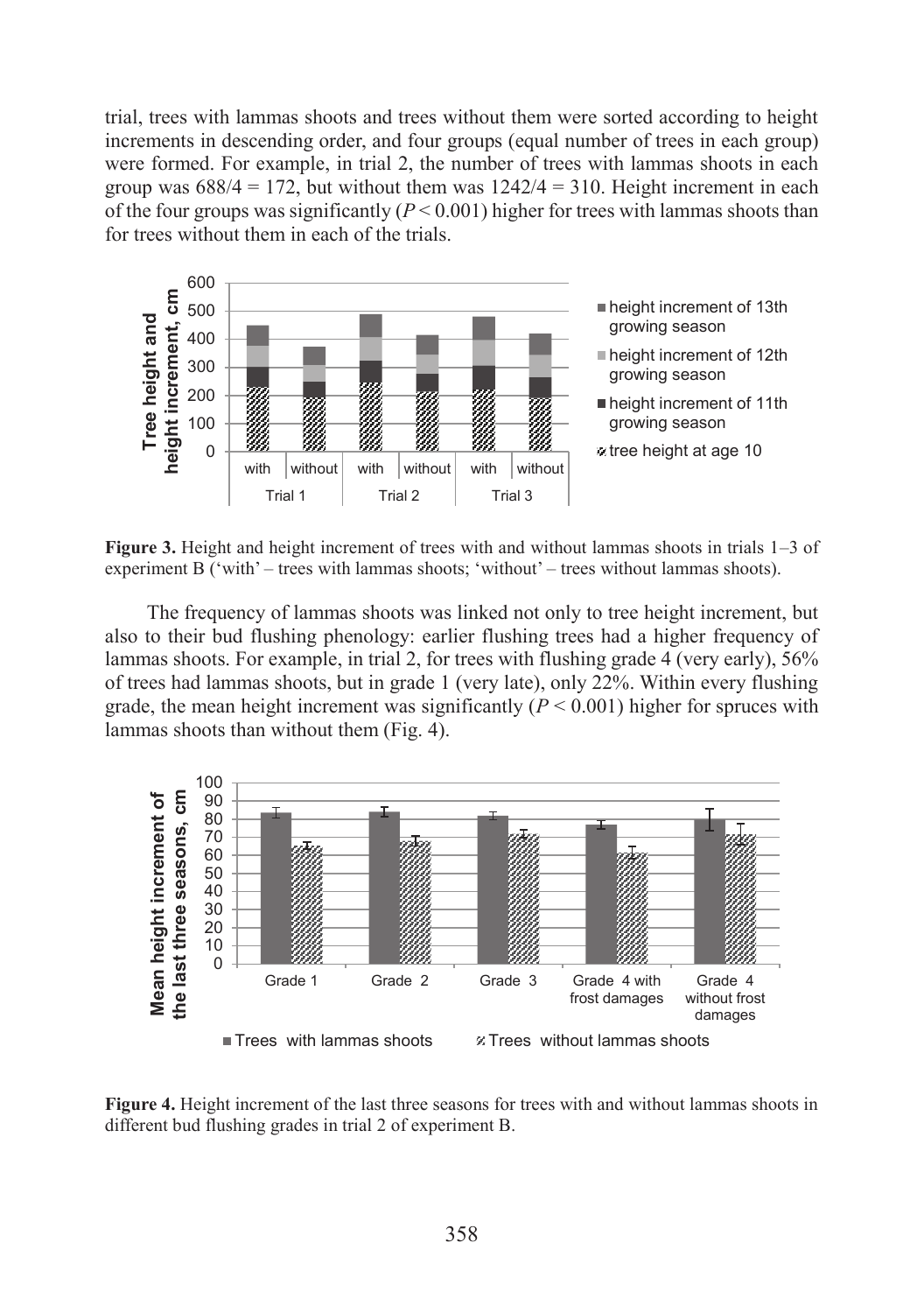This contrasts the observations by Danusevičius & Persson (1998), who found a higher proportion of trees with lammas shoots for provenances with later flushing. Frost damages were not observed for very late and late flushing trees (grades 1 and 2), but were observed for 2% of early flushing and 87% of very early flushing trees (grades 3 and 4). The reduction of height increment as a result of frost damages for very early flushing trees was less pronounced for trees with lammas shoots than for those without them  $(Fig. 4)$ .

#### **CONCLUSIONS**

Results indicate that lammas shoots are linked to an increase in height increment and can reduce the impact of frost damages on the length of height increment. Increased frequency of the formation of lammas shoots due to climatic changes would raise the height increment of the Norway spruce.

ACKNOWLEDGEMENTS. The study was carried out in Forest Competence Centre's (ERAF) project 'Methods and technologies for increasing forest capital value' (No. L-KC-11-0004).

## **REFERENCES**

- Bergh, J., Linder, S. & Bergström, J. 2005. Potential production of Norway spruce in Sweden. *Forest Ecology and Management* **204**, 1–10.
- Danusevičius, D. & Persson, B. 1998. Phenology of natural Swedish populations of Picea abies as compared with introduced seed sources. *Forest Genetics* **5**, 211–220.
- Gabrilavičius, R. & Danusevičius, D. 2003. Genetics and Breeding of Norway Spruce in Lithuania. UAB Petro ofsetas, Vilnius, 364 pp. (in Lithuanian, English summary).
- Hoffmann, K. 1965. Bedeutung des Austriebes für den Fichtenbau im Pleistozän der DDR. *Die Sozialistische Forstwirtschaft* **7**, 204–207.
- Jansons, A., Matisons, R., Baumanis, I. & Purina, L. 2013b. Effect of climatic factors on height increment of Scots pine in experimental plantation in Kalsnava, Latvia. *Forest Ecology and Management* **306**, 185–191.
- Jansons, A., Matisons, R., Libiete-Zālīte, Z., Baders, E. & Rieksts-Riekstiņš, J. 2013a. Relationships of height growth of Lodgepole pine (*Pinus contorta* var. latifolia) and Scots pine (*Pinus sylvestris*) with climatic factors in Zvirgzde, Latvia. *Baltic Forestry* **19**, 236–244.
- Latvijas valsts meži (Latvian State Forests data). 2012. http://www.lps.lv/images/objects/committee\_files/sittings/18e7853a7bd77430898021adb4 f2e0e20jars\_Keziks\_meza\_skelda.pdf. Accessed 6.12.2015.
- Lībiete-Zālīte, Z. & Jansons, Ā. 2011. Influence of genetic factors on Norway spruce (*Picea abies* (L.) Karst.) above-ground biomass and its distribution. In Gaile, Z. (ed): *Proceedings of the 17th international scientific conference Research for Rural Development.* LLU, Jelgava, Latvia, pp. 39–45.
- Neimane, U., Zadina, M., Jansons, J. & Jansons, A. 2015. Environmental factors affecting formation of lammas shoots in young stands of Norway spruce in Latvia. *Baltic Forestry* (submitted).
- Rone, V. 1975. The family and clonal selection for Norway spruce. In *Genetic Researches of Trees in Latvian SSR*. Zinatne, Riga, pp. 34–44 (in Russian, English summary).
- Rytter, L., Johansson, K., Karlsson, B. & Stener, L.-G. 2013. Tree species, genetics and regeneration for bioenergy feedstock in Northern Europe. In Kellomaki, S.,